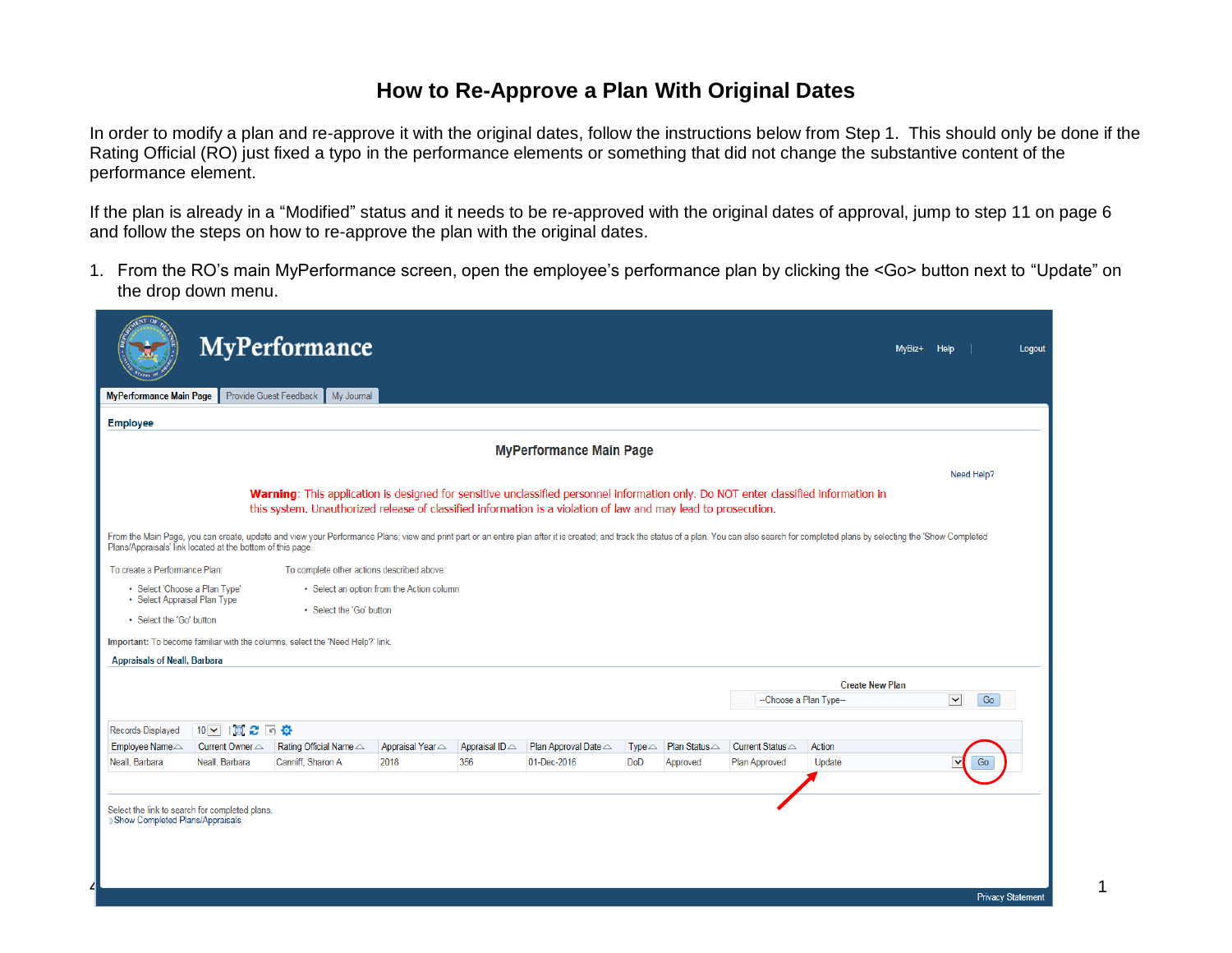- 2. Navigate to the "Step 3: Performance Elements and Standards" tab
- 3. On the row for Performance Element #2 (or any element), click on the <Update> button

| Plan                                                                             | <b>Progress Reviews</b>             | <b>Annual Appraisal</b>                    | <b>Narrative Statements</b>                                                                                                                                                                                                                                                                                                                                                                               | View/Print Form | Manage Guest Participants                                                                                                                                                                                                   |                                                         |             |                                    |               |
|----------------------------------------------------------------------------------|-------------------------------------|--------------------------------------------|-----------------------------------------------------------------------------------------------------------------------------------------------------------------------------------------------------------------------------------------------------------------------------------------------------------------------------------------------------------------------------------------------------------|-----------------|-----------------------------------------------------------------------------------------------------------------------------------------------------------------------------------------------------------------------------|---------------------------------------------------------|-------------|------------------------------------|---------------|
|                                                                                  | Step 1: Plan Details                | Step 2: Mission Goals                      |                                                                                                                                                                                                                                                                                                                                                                                                           |                 | Step 3: Performance Elements and Standards Step 4: Approvals and Acknowledgments                                                                                                                                            | Step 5: Performance Elements and Standards Re-approvals |             |                                    |               |
| 1<br>$\checkmark$<br>Go<br>-- Choose an Action --<br><b>Employee Information</b> |                                     |                                            |                                                                                                                                                                                                                                                                                                                                                                                                           |                 |                                                                                                                                                                                                                             |                                                         |             |                                    |               |
|                                                                                  | Show Employee Details               | Employee Name ARM Duzzuj, Xsojpuh R        |                                                                                                                                                                                                                                                                                                                                                                                                           |                 |                                                                                                                                                                                                                             |                                                         |             |                                    |               |
|                                                                                  | to view the SMART criteria.         |                                            |                                                                                                                                                                                                                                                                                                                                                                                                           |                 | This screen allows you to add or update a performance element and view approved performance elements for your employee. Performance elements should be written using the SMART criteria. Select Need more information? link |                                                         |             |                                    |               |
| Step 3: Performance Elements and Standards                                       |                                     |                                            |                                                                                                                                                                                                                                                                                                                                                                                                           |                 |                                                                                                                                                                                                                             |                                                         |             |                                    |               |
|                                                                                  |                                     |                                            | · Select Add Performance Element button to add a new performance element and standard(s).<br>• Select Update button under the Details Action column to update an unapproved performance element.                                                                                                                                                                                                          |                 |                                                                                                                                                                                                                             |                                                         |             |                                    |               |
|                                                                                  |                                     | For additional guidance, select Need Help? | · Select View button under Details Action column to view an approved performance element.<br>· Select Delete icon under the Details Delete column to delete a performance element.<br>- Select Save and Continue button at the bottom right corner to move to Step 4: Approvals and Acknowledgements.<br>- Select Save and Go Back button at the bottom right corner to go back to Step 2: Mission Goals. |                 |                                                                                                                                                                                                                             |                                                         |             |                                    |               |
|                                                                                  | Show All Details   Hide All Details |                                            |                                                                                                                                                                                                                                                                                                                                                                                                           |                 |                                                                                                                                                                                                                             |                                                         |             | Add Performance Element   EL 2   6 |               |
|                                                                                  | Details Number                      | Title                                      |                                                                                                                                                                                                                                                                                                                                                                                                           |                 | <b>Status</b>                                                                                                                                                                                                               | <b>Element Type</b>                                     |             | Action                             | <b>Delete</b> |
|                                                                                  | $1 \vee$                            | <b>Test Element Number One</b>             |                                                                                                                                                                                                                                                                                                                                                                                                           |                 | Approved                                                                                                                                                                                                                    | Critical                                                | $\mathbf 2$ | $U$ pdate                          | ħ             |
|                                                                                  | $2\sqrt{v}$                         |                                            | <b>Test of Element Number Two</b>                                                                                                                                                                                                                                                                                                                                                                         |                 | Approved                                                                                                                                                                                                                    | Critical                                                |             | $U$ pdate                          | î             |
|                                                                                  | $3\sqrt{2}$                         |                                            | <b>Test of Element Number Three</b>                                                                                                                                                                                                                                                                                                                                                                       |                 | Approved                                                                                                                                                                                                                    | Critical                                                |             | Update                             | Ħ             |
| D<br>B                                                                           | $4 \vee$                            |                                            | <b>Test of Element Number Four</b>                                                                                                                                                                                                                                                                                                                                                                        |                 | Approved                                                                                                                                                                                                                    | Critical                                                |             | $U$ pdate                          | î             |
| <b>IN</b>                                                                        | $5\sqrt{2}$                         |                                            | <b>Test of Element Number Five</b>                                                                                                                                                                                                                                                                                                                                                                        |                 | Approved                                                                                                                                                                                                                    | Critical                                                |             | Update                             | Ħ             |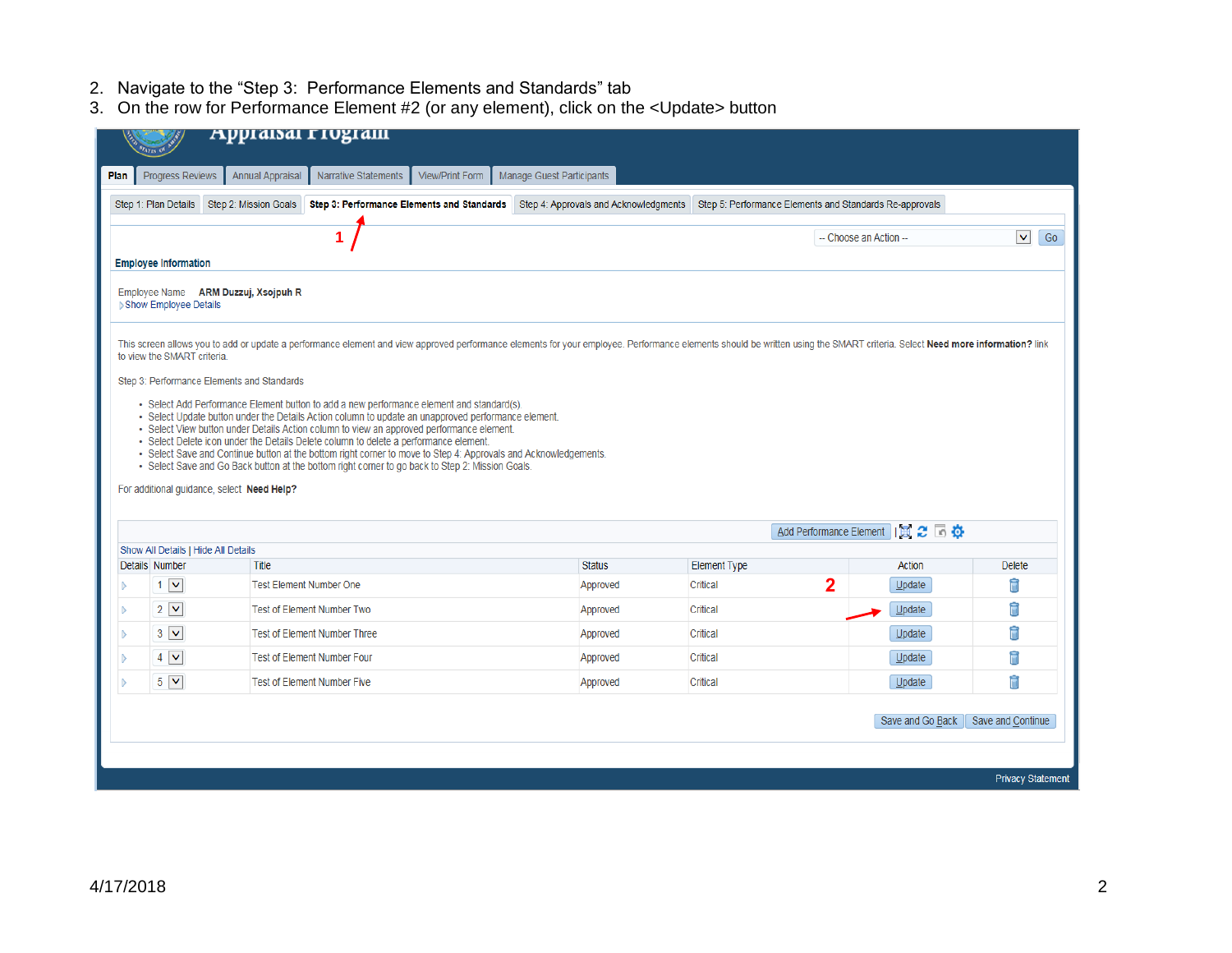- 4. When it opens, click in the "Performance Element and Standard(s)" box and take a period off the end of the last sentence, or if there is no period, take one character off a word.
- 5. Click on the <Save> button. The performance element status changes from "Approved" to "Pending".
- 6. Click in the "Performance Element and Standard(s)" box again and put the period back on the last sentence, or put the character back that you took off in a word.
- 7. Click on the <Save> button again.

| <b>Update Performance Element and Standard(s)</b>                                                                                                                                                                                                                                                                                                                                                                                                                                                                                                                                                                                                   |                                                                                       |  |  |  |  |
|-----------------------------------------------------------------------------------------------------------------------------------------------------------------------------------------------------------------------------------------------------------------------------------------------------------------------------------------------------------------------------------------------------------------------------------------------------------------------------------------------------------------------------------------------------------------------------------------------------------------------------------------------------|---------------------------------------------------------------------------------------|--|--|--|--|
| * Indicates required field                                                                                                                                                                                                                                                                                                                                                                                                                                                                                                                                                                                                                          |                                                                                       |  |  |  |  |
|                                                                                                                                                                                                                                                                                                                                                                                                                                                                                                                                                                                                                                                     | Go Back to Performance Elements<br>Save                                               |  |  |  |  |
| This screen allows you to update a performance element and standard(s).                                                                                                                                                                                                                                                                                                                                                                                                                                                                                                                                                                             |                                                                                       |  |  |  |  |
| • Verify the Performance Element Title and start date; update the performance element and standard(s) in the text box below, or copy and paste from another document.<br>· Select Save button at top right corner to periodically save your work.<br>· Select Save and Add Another Performance Element button to save the performance element you worked on and another page will display to add another performance element.<br>• Select Go Back to Performance Elements button to go back to Step 3: Performance Elements and Standards.<br>- If you select Return to Performance Elements button without saving, a warning message will display. |                                                                                       |  |  |  |  |
| For additional guidance, select Need Help?                                                                                                                                                                                                                                                                                                                                                                                                                                                                                                                                                                                                          |                                                                                       |  |  |  |  |
| Performance Element Number 2                                                                                                                                                                                                                                                                                                                                                                                                                                                                                                                                                                                                                        |                                                                                       |  |  |  |  |
| * Performance Element Title                                                                                                                                                                                                                                                                                                                                                                                                                                                                                                                                                                                                                         | <b>Test of Element Number Two</b>                                                     |  |  |  |  |
| * Performance Element Start Date                                                                                                                                                                                                                                                                                                                                                                                                                                                                                                                                                                                                                    | Eò.<br>01-Apr-2017                                                                    |  |  |  |  |
|                                                                                                                                                                                                                                                                                                                                                                                                                                                                                                                                                                                                                                                     | (example: 28-Apr-2017)                                                                |  |  |  |  |
| Performance Element Status                                                                                                                                                                                                                                                                                                                                                                                                                                                                                                                                                                                                                          | Pending                                                                               |  |  |  |  |
| Date Last Modified                                                                                                                                                                                                                                                                                                                                                                                                                                                                                                                                                                                                                                  | 03-Jan-2017                                                                           |  |  |  |  |
| * Performance Element Type                                                                                                                                                                                                                                                                                                                                                                                                                                                                                                                                                                                                                          | Critical V                                                                            |  |  |  |  |
| Performance Element and Standard(s)                                                                                                                                                                                                                                                                                                                                                                                                                                                                                                                                                                                                                 |                                                                                       |  |  |  |  |
|                                                                                                                                                                                                                                                                                                                                                                                                                                                                                                                                                                                                                                                     | This is a test of change a performance element to go through the re-approval process. |  |  |  |  |
|                                                                                                                                                                                                                                                                                                                                                                                                                                                                                                                                                                                                                                                     |                                                                                       |  |  |  |  |
|                                                                                                                                                                                                                                                                                                                                                                                                                                                                                                                                                                                                                                                     |                                                                                       |  |  |  |  |
|                                                                                                                                                                                                                                                                                                                                                                                                                                                                                                                                                                                                                                                     |                                                                                       |  |  |  |  |
|                                                                                                                                                                                                                                                                                                                                                                                                                                                                                                                                                                                                                                                     |                                                                                       |  |  |  |  |
|                                                                                                                                                                                                                                                                                                                                                                                                                                                                                                                                                                                                                                                     |                                                                                       |  |  |  |  |
|                                                                                                                                                                                                                                                                                                                                                                                                                                                                                                                                                                                                                                                     |                                                                                       |  |  |  |  |
| (Limit to 1500 charaters)                                                                                                                                                                                                                                                                                                                                                                                                                                                                                                                                                                                                                           | <b>Spell Check</b><br>85<br>Counter                                                   |  |  |  |  |
|                                                                                                                                                                                                                                                                                                                                                                                                                                                                                                                                                                                                                                                     |                                                                                       |  |  |  |  |
|                                                                                                                                                                                                                                                                                                                                                                                                                                                                                                                                                                                                                                                     |                                                                                       |  |  |  |  |
|                                                                                                                                                                                                                                                                                                                                                                                                                                                                                                                                                                                                                                                     | <b>Privacy Statement</b>                                                              |  |  |  |  |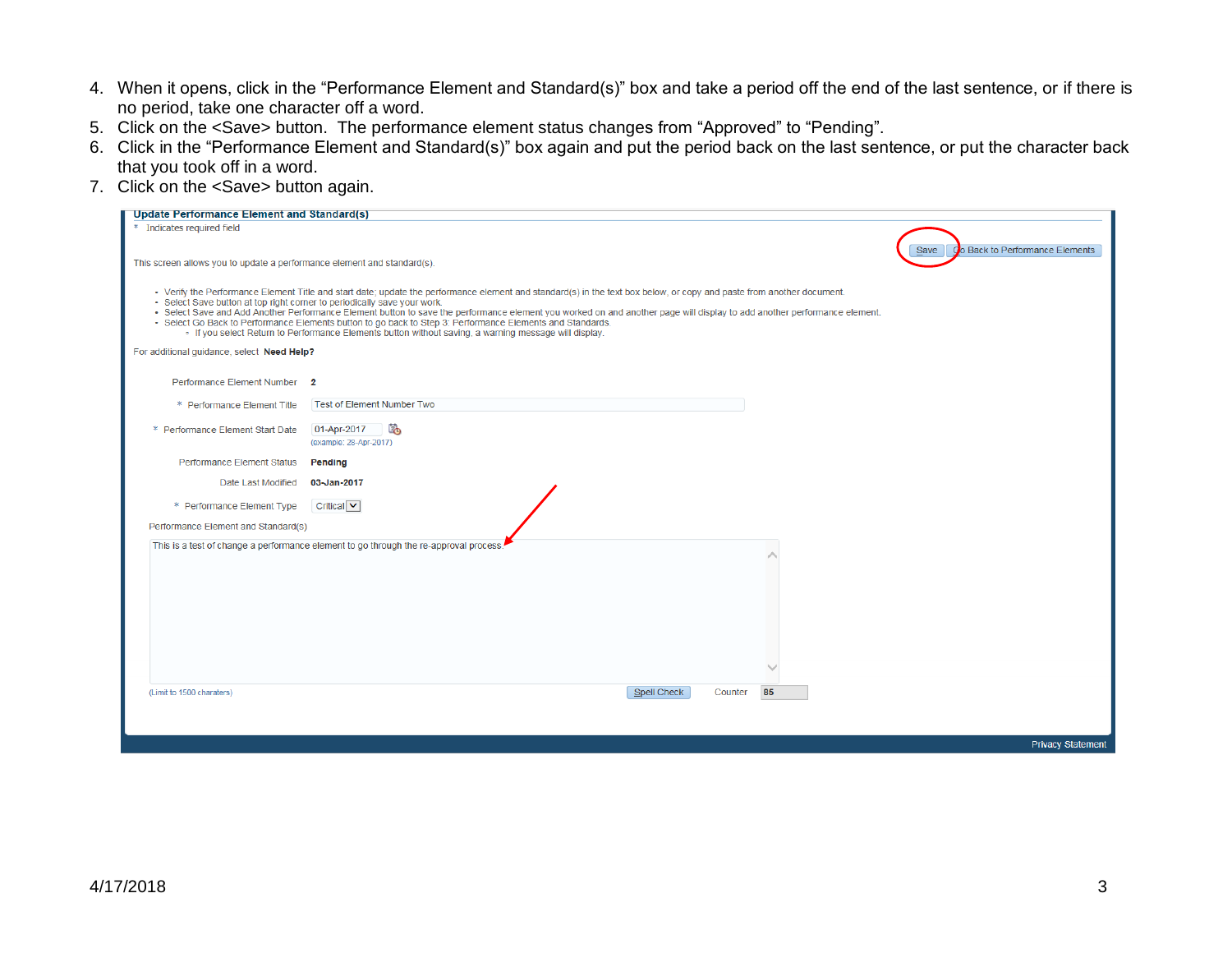8. Click on the <Go Back to Performance Elements> button to return to the Step 3 tab.

| <b>Update Performance Element and Standard(s)</b>                        |                                                                                                                                                                          |                                         |
|--------------------------------------------------------------------------|--------------------------------------------------------------------------------------------------------------------------------------------------------------------------|-----------------------------------------|
| * Indicates required field                                               |                                                                                                                                                                          |                                         |
|                                                                          |                                                                                                                                                                          |                                         |
|                                                                          |                                                                                                                                                                          | Go Back to Performance Elements<br>Save |
| This screen allows you to update a performance element and standard(s).  |                                                                                                                                                                          |                                         |
|                                                                          |                                                                                                                                                                          |                                         |
|                                                                          | • Verify the Performance Element Title and start date; update the performance element and standard(s) in the text box below, or copy and paste from another document.    |                                         |
| · Select Save button at top right corner to periodically save your work. | · Select Save and Add Another Performance Element button to save the performance element you worked on and another page will display to add another performance element. |                                         |
|                                                                          | • Select Go Back to Performance Elements button to go back to Step 3: Performance Elements and Standards.                                                                |                                         |
|                                                                          | - If you select Return to Performance Elements button without saving, a warning message will display.                                                                    |                                         |
| For additional guidance, select Need Help?                               |                                                                                                                                                                          |                                         |
|                                                                          |                                                                                                                                                                          |                                         |
| Performance Element Number 2                                             |                                                                                                                                                                          |                                         |
|                                                                          |                                                                                                                                                                          |                                         |
| * Performance Element Title                                              | <b>Test of Element Number Two</b>                                                                                                                                        |                                         |
|                                                                          |                                                                                                                                                                          |                                         |
| * Performance Element Start Date                                         | l.<br>01-Apr-2017                                                                                                                                                        |                                         |
|                                                                          | (example: 28-Apr-2017)                                                                                                                                                   |                                         |
| Performance Element Status                                               | <b>Pending</b>                                                                                                                                                           |                                         |
|                                                                          |                                                                                                                                                                          |                                         |
| Date Last Modified                                                       | 03-Jan-2017                                                                                                                                                              |                                         |
| * Performance Element Type                                               | Critical $\vee$                                                                                                                                                          |                                         |
|                                                                          |                                                                                                                                                                          |                                         |
| Performance Element and Standard(s)                                      |                                                                                                                                                                          |                                         |
|                                                                          | This is a test of change a performance element to go through the re-approval process.                                                                                    |                                         |
|                                                                          |                                                                                                                                                                          |                                         |
|                                                                          |                                                                                                                                                                          |                                         |
|                                                                          |                                                                                                                                                                          |                                         |
|                                                                          |                                                                                                                                                                          |                                         |
|                                                                          |                                                                                                                                                                          |                                         |
|                                                                          |                                                                                                                                                                          |                                         |
|                                                                          |                                                                                                                                                                          |                                         |
|                                                                          |                                                                                                                                                                          |                                         |
|                                                                          |                                                                                                                                                                          |                                         |
|                                                                          |                                                                                                                                                                          |                                         |
| (Limit to 1500 charaters)                                                | Spell Check<br>85<br>Counter                                                                                                                                             |                                         |
|                                                                          |                                                                                                                                                                          |                                         |
|                                                                          |                                                                                                                                                                          |                                         |
|                                                                          |                                                                                                                                                                          |                                         |
|                                                                          |                                                                                                                                                                          | <b>Privacy Statement</b>                |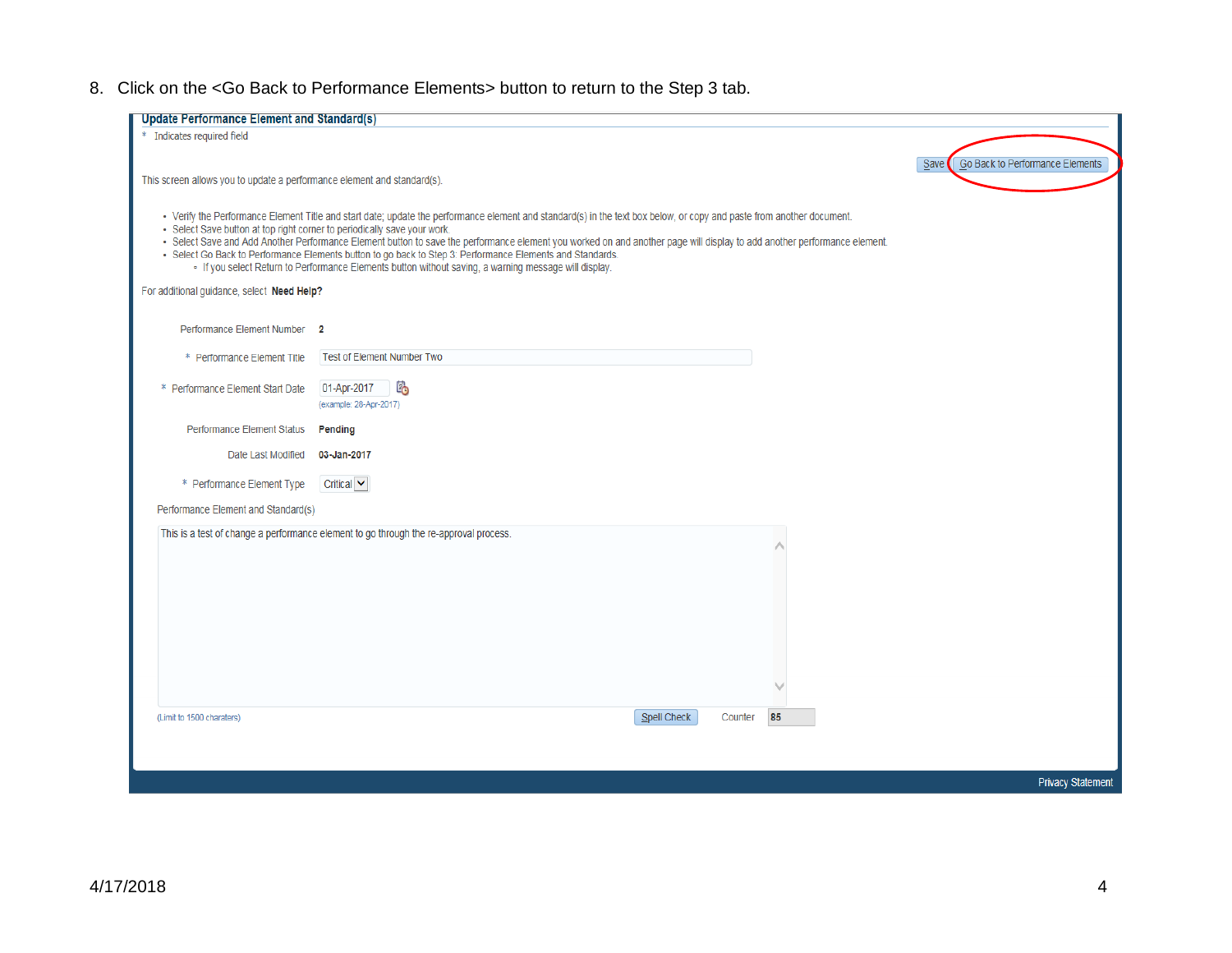- 9. Performance Element 2 status now shows as "Pending" and there is now a "Step 5. Performance Elements and Standards Reapprovals" tab. (NOTE: If the plan has been modified before, the tab may read Step 6 or Step 7, but that is ok)
- 10. Click on the Step 5 Re-approval tab:

|      |                                                                                                                                                                                                 | Appraisar rivgram                                                                                                                                                                                                                                                                                                                                                                                                                                                                                                                                              |                                              |                                 |                                   |                          |  |
|------|-------------------------------------------------------------------------------------------------------------------------------------------------------------------------------------------------|----------------------------------------------------------------------------------------------------------------------------------------------------------------------------------------------------------------------------------------------------------------------------------------------------------------------------------------------------------------------------------------------------------------------------------------------------------------------------------------------------------------------------------------------------------------|----------------------------------------------|---------------------------------|-----------------------------------|--------------------------|--|
| Plan | Progress Reviews                                                                                                                                                                                | <b>Annual Appraisal</b><br>Narrative Statements                                                                                                                                                                                                                                                                                                                                                                                                                                                                                                                | View/Print Form<br>Manage Guest Participants |                                 |                                   |                          |  |
|      | Step 1: Plan Details<br>Step 2: Mission Goals<br>Step 3: Performance Elements and Standards<br>Step 4: Approvals and Acknowledgments<br>Step 5: Performance Elements and Standards Re-approvals |                                                                                                                                                                                                                                                                                                                                                                                                                                                                                                                                                                |                                              |                                 |                                   |                          |  |
|      | $\checkmark$<br>Go<br>-- Choose an Action --                                                                                                                                                    |                                                                                                                                                                                                                                                                                                                                                                                                                                                                                                                                                                |                                              |                                 |                                   |                          |  |
|      | <b>Employee Information</b>                                                                                                                                                                     |                                                                                                                                                                                                                                                                                                                                                                                                                                                                                                                                                                |                                              |                                 |                                   |                          |  |
|      | <b>Employee Name</b><br>▶ Show Employee Details                                                                                                                                                 | ARM Duzzuj, Xsojpuh R                                                                                                                                                                                                                                                                                                                                                                                                                                                                                                                                          |                                              |                                 |                                   |                          |  |
|      | to view the SMART criteria.                                                                                                                                                                     | This screen allows you to add or update a performance element and view approved performance elements for your employee. Performance elements should be written using the SMART criteria. Select Need more information? link                                                                                                                                                                                                                                                                                                                                    |                                              |                                 |                                   |                          |  |
|      |                                                                                                                                                                                                 | Step 3: Performance Elements and Standards                                                                                                                                                                                                                                                                                                                                                                                                                                                                                                                     |                                              |                                 |                                   |                          |  |
|      |                                                                                                                                                                                                 | · Select Update button under the Details Action column to update an unapproved performance element.<br>· Select View button under Details Action column to view an approved performance element.<br>• Select Delete icon under the Details Delete column to delete a performance element.<br>- Select Save and Continue button at the bottom right corner to move to Step 4: Approvals and Acknowledgements.<br>. Select Save and Go Back button at the bottom right corner to go back to Step 2: Mission Goals.<br>For additional guidance, select Need Help? |                                              |                                 |                                   |                          |  |
|      |                                                                                                                                                                                                 |                                                                                                                                                                                                                                                                                                                                                                                                                                                                                                                                                                |                                              |                                 | Add Performance Element   3 2 5 3 |                          |  |
|      | Show All Details   Hide All Details<br>Details Number                                                                                                                                           | Title                                                                                                                                                                                                                                                                                                                                                                                                                                                                                                                                                          | <b>Status</b>                                |                                 | Action                            | <b>Delete</b>            |  |
|      | $1 \times$                                                                                                                                                                                      | <b>Test Element Number One</b>                                                                                                                                                                                                                                                                                                                                                                                                                                                                                                                                 | Approved                                     | <b>Element Type</b><br>Critical | $U$ pdate                         | î                        |  |
|      | $2 \vee$                                                                                                                                                                                        | <b>Test of Element Number Two</b>                                                                                                                                                                                                                                                                                                                                                                                                                                                                                                                              | Pending                                      | Critical                        | $U$ pdate                         | î                        |  |
|      | $3 \vee$                                                                                                                                                                                        | <b>Test of Element Number Three</b>                                                                                                                                                                                                                                                                                                                                                                                                                                                                                                                            | Approved                                     | Critical                        | $U$ pdate                         | î                        |  |
|      | $4 \vee$                                                                                                                                                                                        | <b>Test of Element Number Four</b>                                                                                                                                                                                                                                                                                                                                                                                                                                                                                                                             | Approved                                     | Critical                        | $Update$                          | î                        |  |
| D    | $5 \vee$                                                                                                                                                                                        | <b>Test of Element Number Five</b>                                                                                                                                                                                                                                                                                                                                                                                                                                                                                                                             | Approved                                     | Critical                        | Update                            | î                        |  |
|      |                                                                                                                                                                                                 |                                                                                                                                                                                                                                                                                                                                                                                                                                                                                                                                                                |                                              |                                 | Save and Go Back                  | Save and Continue        |  |
|      |                                                                                                                                                                                                 |                                                                                                                                                                                                                                                                                                                                                                                                                                                                                                                                                                |                                              |                                 |                                   |                          |  |
|      |                                                                                                                                                                                                 |                                                                                                                                                                                                                                                                                                                                                                                                                                                                                                                                                                |                                              |                                 |                                   | <b>Privacy Statement</b> |  |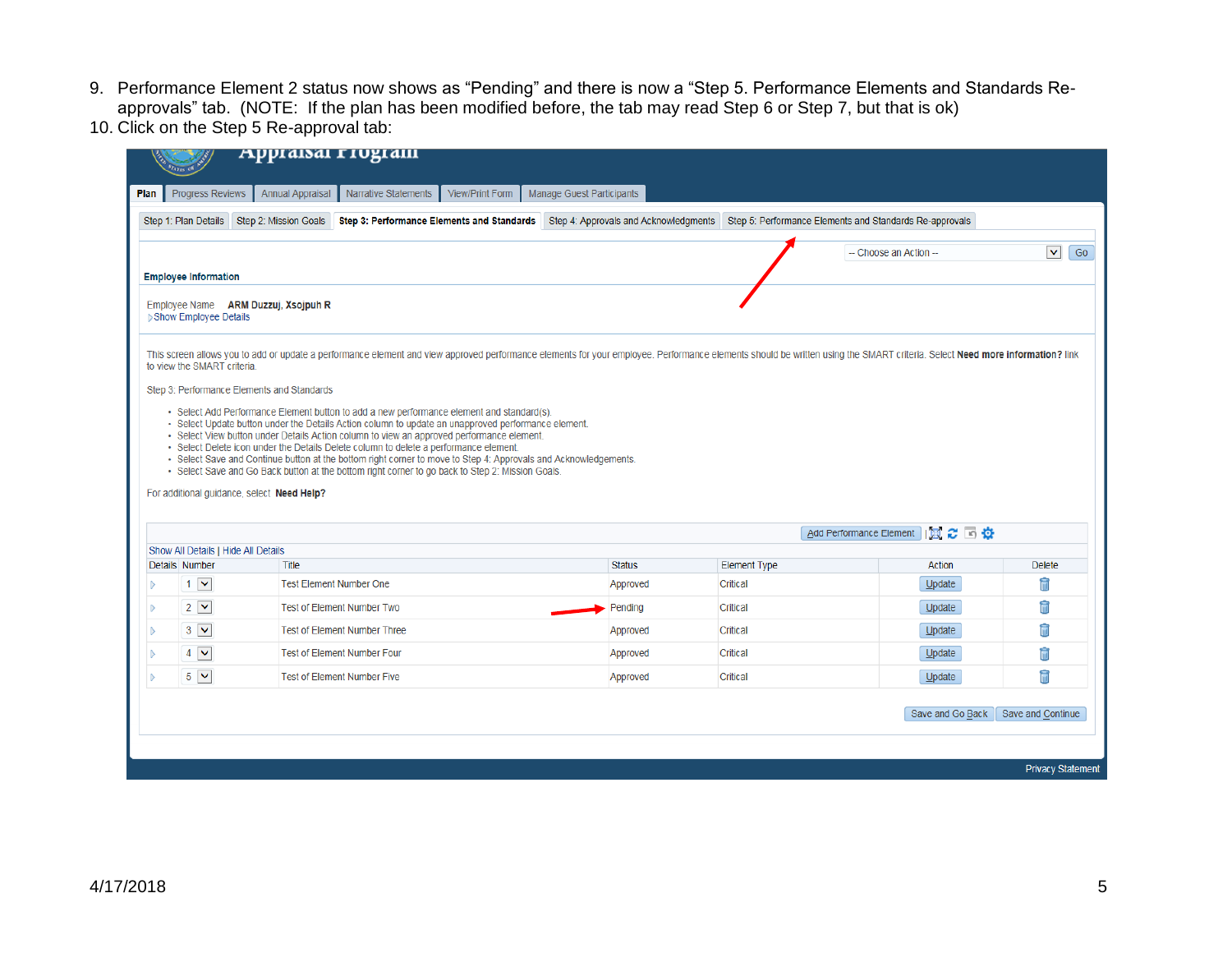11. In the middle of the screen, click on the <Start> button for "Step 1: Rating Official – Request or Document Higher Level Review" to start the re-approval process.

| <b>DoD Performance Management</b><br><b>Appraisal Program</b>                                                                                                                                                                                                                                                                                                                                                                                                                                                                        |                    |                                                         | MyBiz+ | Logout                   |
|--------------------------------------------------------------------------------------------------------------------------------------------------------------------------------------------------------------------------------------------------------------------------------------------------------------------------------------------------------------------------------------------------------------------------------------------------------------------------------------------------------------------------------------|--------------------|---------------------------------------------------------|--------|--------------------------|
| Manage Guest Participants<br><b>Progress Reviews</b><br><b>Annual Appraisal</b><br><b>Narrative Statements</b><br><b>View/Print Form</b><br>Plan                                                                                                                                                                                                                                                                                                                                                                                     |                    |                                                         |        |                          |
| Step 2: Mission Goals Step 3: Performance Elements and Standards Step 4: Approvals and Acknowledgments<br>Step 1: Plan Details                                                                                                                                                                                                                                                                                                                                                                                                       |                    | Step 5: Performance Elements and Standards Re-approvals |        |                          |
|                                                                                                                                                                                                                                                                                                                                                                                                                                                                                                                                      |                    |                                                         |        |                          |
|                                                                                                                                                                                                                                                                                                                                                                                                                                                                                                                                      |                    | -- Choose an Action --                                  |        | $\checkmark$<br>Go       |
| <b>Employee Information</b>                                                                                                                                                                                                                                                                                                                                                                                                                                                                                                          |                    |                                                         |        |                          |
| Employee Name ARM Duzzuj, Xsojpuh R<br><b>▶Show Employee Details</b>                                                                                                                                                                                                                                                                                                                                                                                                                                                                 |                    |                                                         |        |                          |
| This screen allows you to start the re-approval process or view re-approval information and status of the employee's performance plan.                                                                                                                                                                                                                                                                                                                                                                                               |                    |                                                         |        |                          |
| Step 5: Performance Elements and Standards Re-approvals                                                                                                                                                                                                                                                                                                                                                                                                                                                                              |                    |                                                         |        |                          |
| . Select Show All Details link to see re-approvals and acknowledgment information (dates, method, etc.) and Hide All Details link to collapse all steps.<br>. Select Show link to see re-approvals and acknowledgment information for each step and Hide link to collapse step.<br>• Select Start button under Action column for the step that needs to be completed.<br>- Select Save and Go Back button at the bottom right corner to move to Step 4: Approvals and Acknowledgments.<br>For additional guidance, select Need Help? |                    |                                                         |        |                          |
| 買ご 回算                                                                                                                                                                                                                                                                                                                                                                                                                                                                                                                                |                    |                                                         |        |                          |
| Show All Details I Hide All Details                                                                                                                                                                                                                                                                                                                                                                                                                                                                                                  |                    |                                                         |        |                          |
| Details Tasks                                                                                                                                                                                                                                                                                                                                                                                                                                                                                                                        | <b>Status</b>      | Action                                                  |        |                          |
| Step 1: Rating Official - Request or Document Higher Level Review (if required)                                                                                                                                                                                                                                                                                                                                                                                                                                                      | <b>Not Started</b> | Start                                                   |        |                          |
| Step 2: Higher Level Reviewer - Review (if required)<br>D                                                                                                                                                                                                                                                                                                                                                                                                                                                                            | <b>Not Started</b> | <b>Not Started</b>                                      |        |                          |
| Step 3: Rating Official - Document Communication to Employee<br>b                                                                                                                                                                                                                                                                                                                                                                                                                                                                    | Not Started        | Start                                                   |        |                          |
| Step 4: Rating Official - Document Employee Acknowledgment                                                                                                                                                                                                                                                                                                                                                                                                                                                                           | Not Started        | Step 3 must be completed                                |        |                          |
|                                                                                                                                                                                                                                                                                                                                                                                                                                                                                                                                      |                    |                                                         |        | Save and Go Back         |
|                                                                                                                                                                                                                                                                                                                                                                                                                                                                                                                                      |                    |                                                         |        |                          |
|                                                                                                                                                                                                                                                                                                                                                                                                                                                                                                                                      |                    |                                                         |        |                          |
|                                                                                                                                                                                                                                                                                                                                                                                                                                                                                                                                      |                    |                                                         |        | <b>Privacy Statement</b> |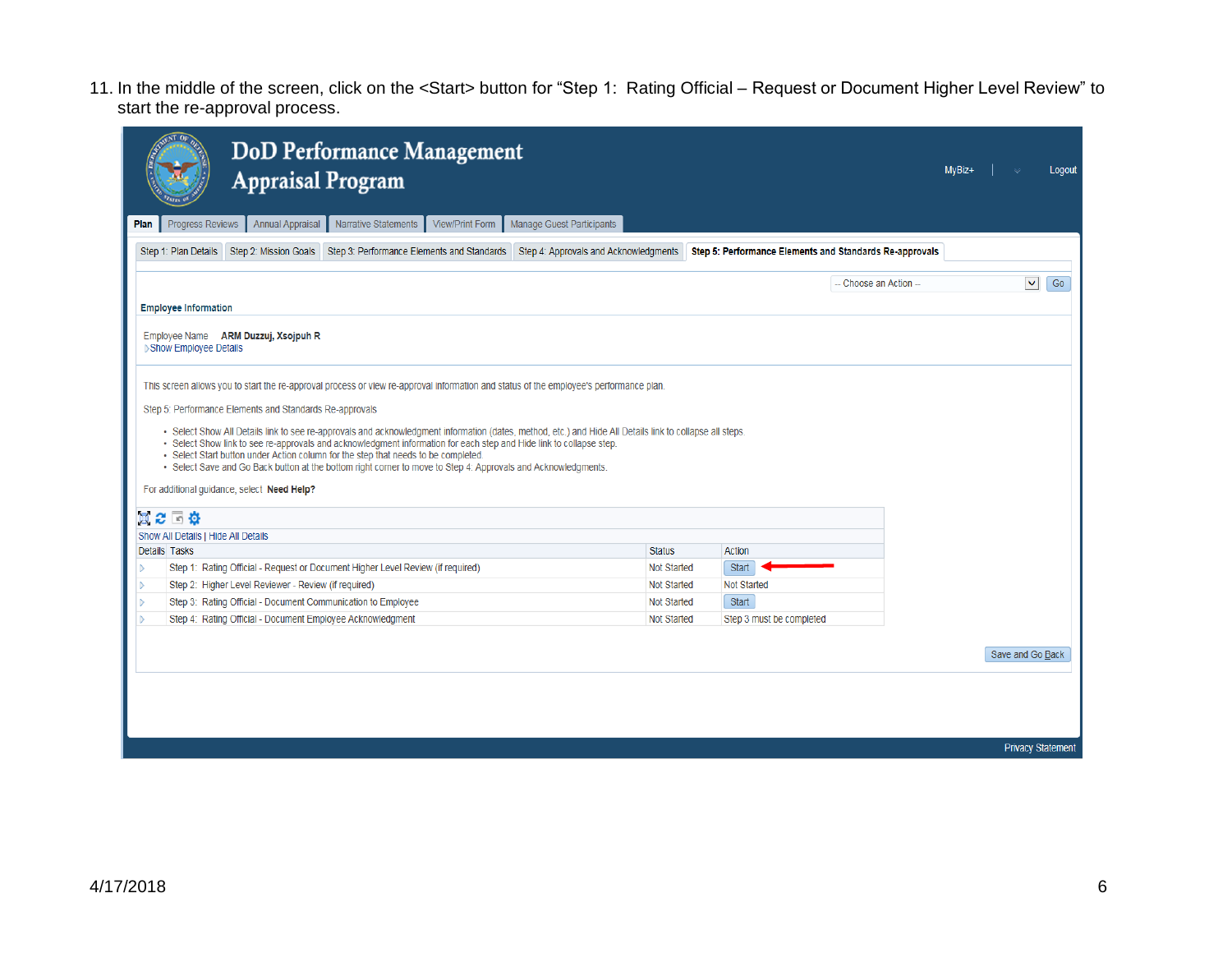- 12. This screen shows two options, Option A to transfer it to the HLR for their approval, or Option B to document the HLR's approval**. DO NOT CHOOSE** Option A.
- 13. Scroll down and use "**Option B**". Make sure the HLR name shown is correct, if not, it can be changed to the correct HLR who originally approved the plan by taking the name out and putting the correct name in.
- 14. In the block next to "Review Date" click on the calendar icon to use the calendar to select the PAST date the HLR ACTUALLY approved the plan. Make sure you select the right YEAR on when the calendar comes up.
- 15. Now, click on the drop down menu next to "Method of Review" and choose the method the RO used to get the HLR's approval. For example, did the HLR tell the RO Face-to-Face that they approved the plan, or was the approval given to the RO via telephone, etc.?
- 16. Finally, click the <Save> button to the right of the "Method of Review".

| Name<br>Neall, Barbara                                                                                                                                                                                                         | Title<br>Rating Official                              |                                                               |                                                            |  |
|--------------------------------------------------------------------------------------------------------------------------------------------------------------------------------------------------------------------------------|-------------------------------------------------------|---------------------------------------------------------------|------------------------------------------------------------|--|
| Stapula, Priscilla Leigh<br>of TIP Please select new HLR from list of values, if required.                                                                                                                                     | <b>Higher Level Reviewer</b>                          |                                                               |                                                            |  |
| Change Higher Level Reviewer Stapula, Priscilla Leigh                                                                                                                                                                          | $\mathcal{Q}_k$                                       |                                                               |                                                            |  |
| <b>Message to Higher Level Reviewer</b>                                                                                                                                                                                        |                                                       |                                                               |                                                            |  |
| Notice: You are about to contact Stapula, Priscilla Leigh by e-mail. Due to the unencrypted nature of this e-mail communication, please do not include any non-public information such as social security numbers or privacy a | Spell Check                                           |                                                               |                                                            |  |
|                                                                                                                                                                                                                                | Cancel                                                | Transfer to Higher Level Reviewer without E-mail Notification | Transfer to Higher Level Reviewer with E-mail Notification |  |
| Option B - Document the higher level review has taken place by entering the following information                                                                                                                              |                                                       |                                                               |                                                            |  |
| <b>Higher Level Reviewer</b><br>Stapula, Priscilla Leigh<br>ľ.<br><b>Review Date</b>                                                                                                                                           | $\sqrt{a}$<br><b>Method of Review</b><br>Other Method | <b>Face to Face</b><br><b>Telephone</b><br><b>Other</b>       | Cancel<br>Save                                             |  |
|                                                                                                                                                                                                                                |                                                       | <b>Not Started</b>                                            | <b>Not Started</b>                                         |  |
| Step 2: Higher Level Reviewer - Review (if required)                                                                                                                                                                           |                                                       |                                                               |                                                            |  |
| Step 3: Rating Official - Document Communication to Employee<br>Step 4: Rating Official - Document Employee Acknowledgment                                                                                                     |                                                       | <b>Not Started</b>                                            | Start                                                      |  |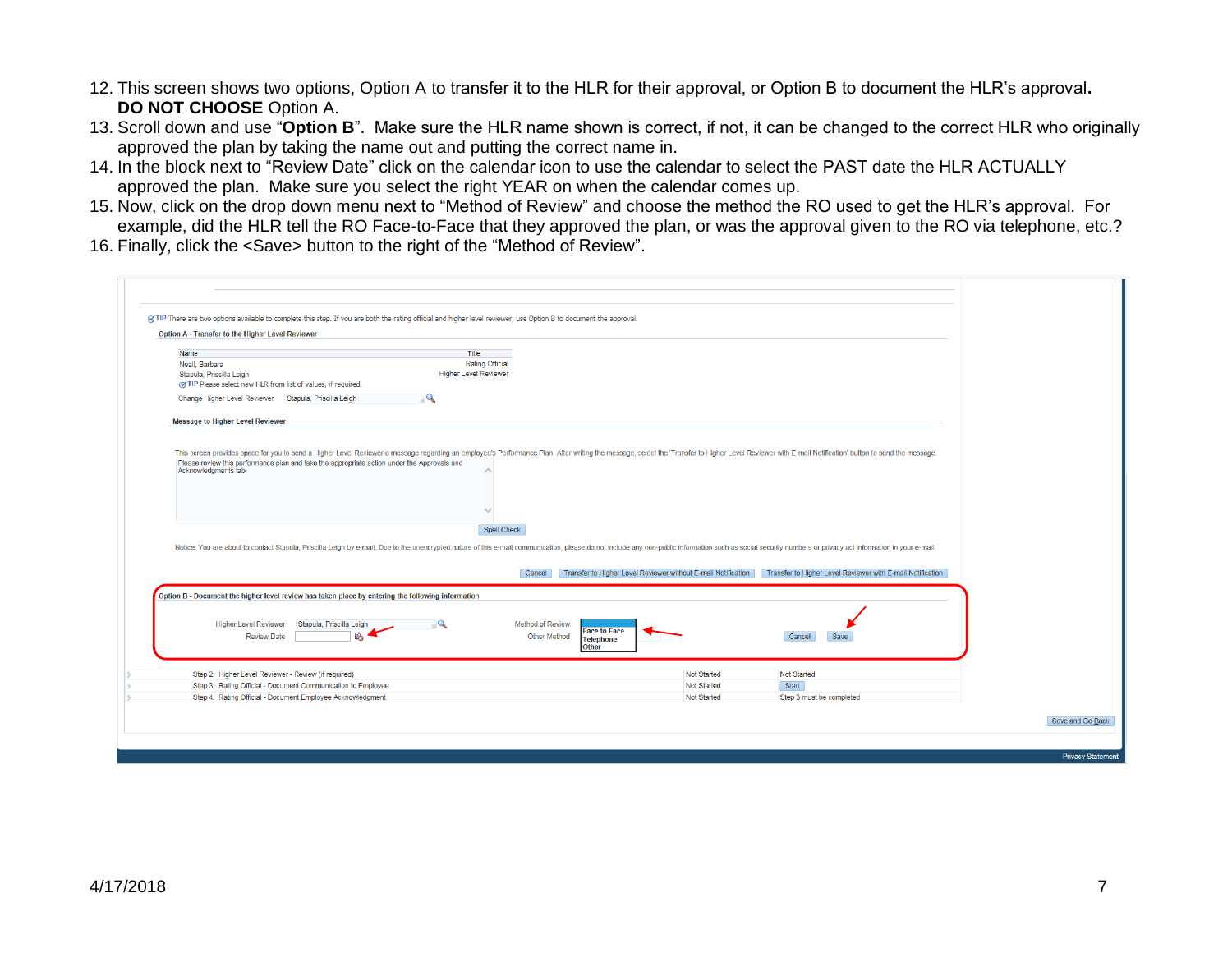- 17. Click on the <Start> button in the row for "Step 3: Rating Official Document Communication to Employee".
- 18. Again, use the calendar icon to select the past ACTUAL date the hard plan was communicated to the employee.
- 19. Then select the method by which it was communicated to the employee such as Face-to-Face, or by telephone, etc.
- 20. Now click on <Save and go to Step 4> button.

| Plan | <b>View/Print Form</b>                                                                                                                                                                                                                                                         |                                              |                    |                                                                               |                        |                          |
|------|--------------------------------------------------------------------------------------------------------------------------------------------------------------------------------------------------------------------------------------------------------------------------------|----------------------------------------------|--------------------|-------------------------------------------------------------------------------|------------------------|--------------------------|
|      |                                                                                                                                                                                                                                                                                |                                              |                    |                                                                               |                        |                          |
|      | Step 1: Plan Details Step 2: Mission Goals Step 3: Performance Elements and Standards                                                                                                                                                                                          | <b>Step 4: Approvals and Acknowledgments</b> |                    |                                                                               |                        |                          |
|      |                                                                                                                                                                                                                                                                                |                                              |                    |                                                                               | -- Choose an Action -- | $\vee$ Go                |
|      | <b>Employee Information</b>                                                                                                                                                                                                                                                    |                                              |                    |                                                                               |                        |                          |
|      |                                                                                                                                                                                                                                                                                |                                              |                    |                                                                               |                        |                          |
|      | Employee Name ARM Hnygs RJ, Ojgsaj W<br>Show Employee Details                                                                                                                                                                                                                  |                                              |                    |                                                                               |                        |                          |
|      |                                                                                                                                                                                                                                                                                |                                              |                    |                                                                               |                        |                          |
|      | This screen allows you to start the approval process or view approval information and status of the employee's performance plan.                                                                                                                                               |                                              |                    |                                                                               |                        |                          |
|      | Step 4: Approvals and Acknowledgments                                                                                                                                                                                                                                          |                                              |                    |                                                                               |                        |                          |
|      | . Select Show All Details link to see approvals and acknowledgment information (dates, method, etc.) and Hide All Details link to collapse all steps.<br>. Select ▷ under Details column to see approvals and acknowledgment information for each step and ⊿ to collapse step. |                                              |                    |                                                                               |                        |                          |
|      | . Select Start button under Action column for the step that needs to be completed.<br>· Select Save and Go Back button at the bottom right corner to move to Step 3: Performance Elements and Standards.                                                                       |                                              |                    |                                                                               |                        |                          |
|      | For additional guidance, select Need Help?                                                                                                                                                                                                                                     |                                              |                    |                                                                               |                        |                          |
|      | 日 2 回 章 ▼ Ⅲ                                                                                                                                                                                                                                                                    |                                              |                    |                                                                               |                        |                          |
|      | Show All Details   Hide All Details<br><b>Details Tasks</b>                                                                                                                                                                                                                    |                                              | <b>Status</b>      | <b>Action</b>                                                                 |                        |                          |
|      | Step 1: Rating Official - Request or Document Higher Level Review (if required)                                                                                                                                                                                                |                                              | Completed          | Step 1 completed                                                              |                        |                          |
|      | Step 2: Higher Level Reviewer - Review (if required)                                                                                                                                                                                                                           |                                              | Completed          | Step 2 completed                                                              |                        |                          |
|      | Step 3: Rating Official - Document Communication to Employee                                                                                                                                                                                                                   |                                              | Not Started        | <b>Start</b>                                                                  |                        |                          |
|      |                                                                                                                                                                                                                                                                                |                                              |                    |                                                                               |                        |                          |
|      |                                                                                                                                                                                                                                                                                |                                              |                    |                                                                               |                        |                          |
|      | Communication Date 13-Dec-2017                                                                                                                                                                                                                                                 | Ëò                                           |                    |                                                                               |                        |                          |
|      | <b>Communication Method</b><br>Other                                                                                                                                                                                                                                           | Face to Face V                               |                    |                                                                               |                        |                          |
|      |                                                                                                                                                                                                                                                                                |                                              |                    | Cancel Save and Transfer to Employee for Acknowledgment Save and go to Step 4 |                        |                          |
|      | Step 4: Rating Official - Document Employee Acknowledgment                                                                                                                                                                                                                     |                                              | <b>Not Started</b> | Step 3 must be completed                                                      |                        |                          |
|      |                                                                                                                                                                                                                                                                                |                                              |                    |                                                                               |                        |                          |
|      |                                                                                                                                                                                                                                                                                |                                              |                    |                                                                               |                        |                          |
|      |                                                                                                                                                                                                                                                                                |                                              |                    |                                                                               |                        | Save and Go Back         |
|      |                                                                                                                                                                                                                                                                                |                                              |                    |                                                                               |                        |                          |
|      |                                                                                                                                                                                                                                                                                |                                              |                    |                                                                               |                        | <b>Privacy Statement</b> |